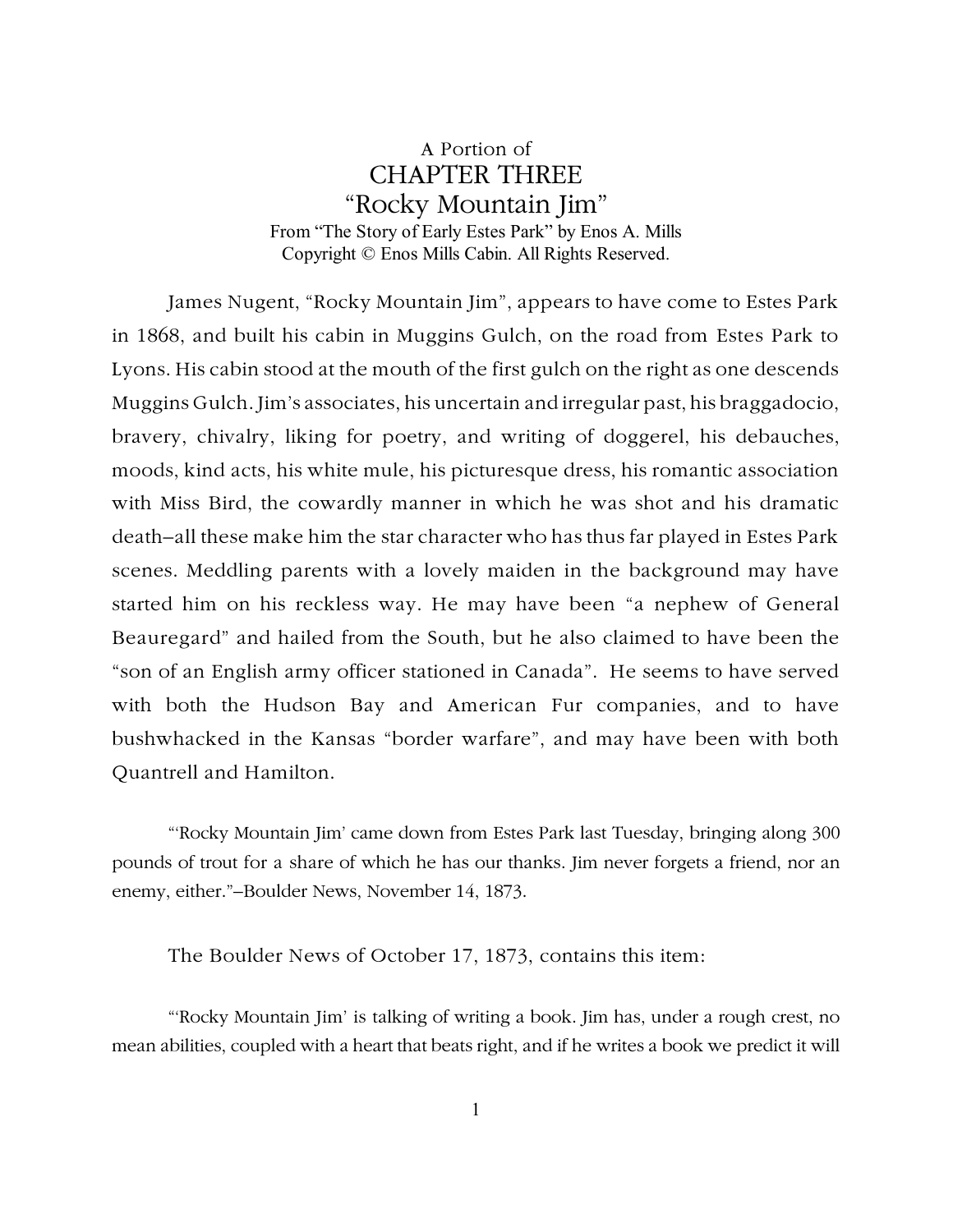not be tedious and unreadable."

It is known that Jim had a mass of written matter just before he was shot, but I have failed to find any of it. The refrain of one of his love ditties was—

> "While in Muggins Gulch not far away, Lived a poor trapper."

Jim hunted, trapped, kept a few cattle, and made frequent trips to Denver and Boulder. On a few of these trips he was drunk and quarrelsome, but generally he was jovial and generous. All old timers along the way between the Park and Denver with whom I have talked, say that they were "always glad to see Jim and his white mule coming".

July 6, 1869 he lost an eye and very nearly lost his life, in a fight with a bear in Middle Park. While creeping upon some deer, near Grand Lake, armed with only a revolver and knife, his dog came running up, closely pursued by a bear and her cubs. The bear at once turned on Jim, who fired four shots into her before she downed him; then with his knife he continued fighting until he became unconscious. He was lying in a pool of blood when he came to, and near by was the dead bear. He was very weak and terrible "chawed up". His left arm was dislocated, his scalp nearly torn off, and one eye was missing. He crawled to his camp, mounted his faithful mule and started for Grand Lake. Twice he became unconscious and fell off . But each time, when he revived, the mule was found near by and remounting with great pain and difficulty, the journey was continued. At Grand Lake his yells for a time frightened the few settlers, who were expecting an Indian raid. When, at last, they ventured out and found Jim lying unconscious, one remarked: "Indians are 'round, sure; here is a man scalped."

Later, in Estes Park, Jim appeared to Miss Anna E. Dickinson in this light: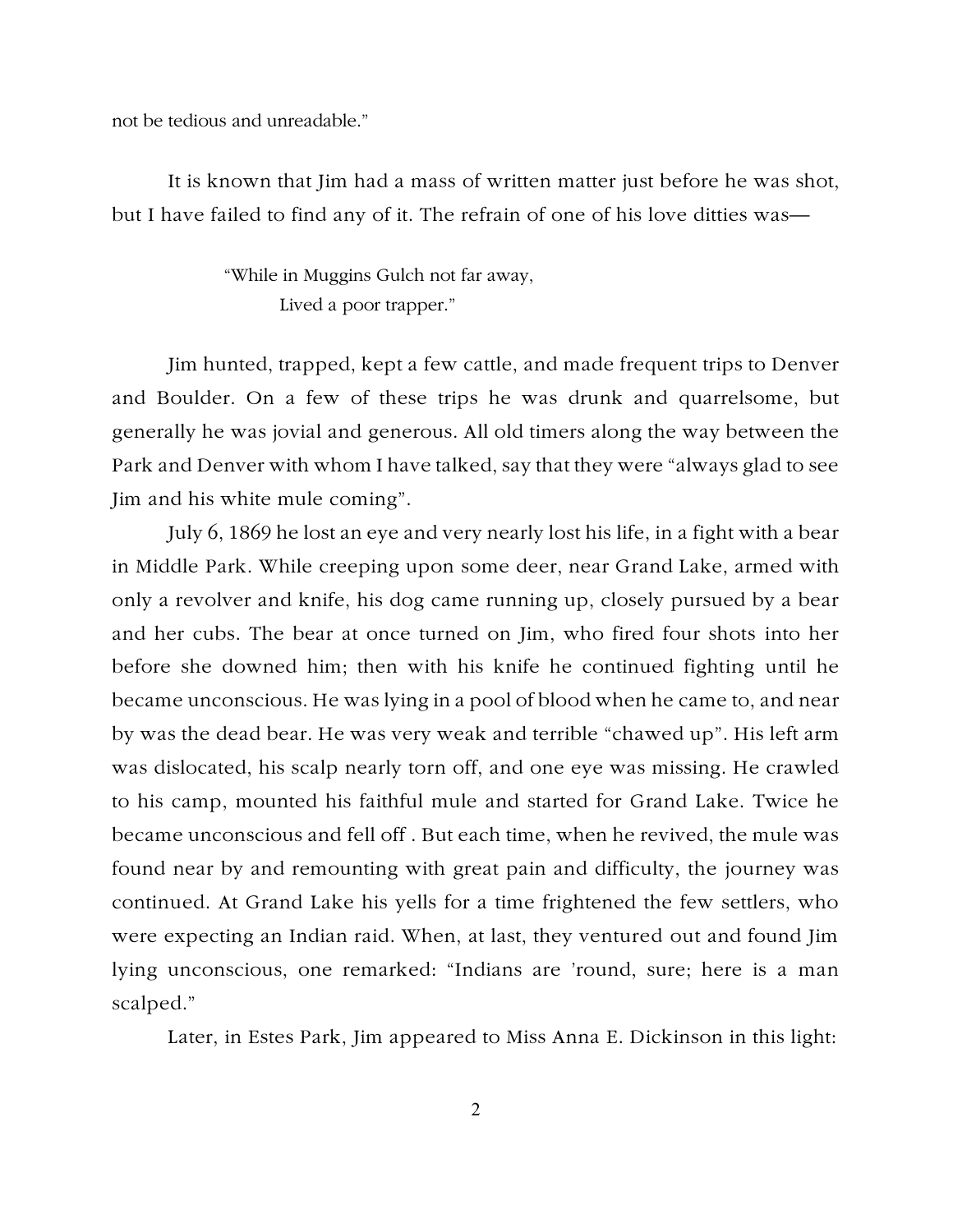"...at "Evans's", in front of a crackling wood fire, with time a plenty for confabulation, a confabulation that was made more "pecooliar" by the presence of "Rocky Mountain Jim", who, having peregrinated up to see us, sat contentedly and looked at us with his one bright eye, finally in quaint language and with concise vividness narrating many a tale of bear and other desperate fights, one of which had two years before nearly ended his days–had broken his right arm, stove in three ribs, torn out his left eye, and "chawed" him up generally, and yet left spirit and grit enough to tell a good story well and to get through a close shave bravely."

The lines that follow are a condensation of what Miss Bird wrote concerning Jim:

"Among the scrub not far from the track, was a rude, black log cabin; with smoke coming out of the roof and window. It looked like the den of a wild beast. The mud roof was covered with lynx, beaver and other skins laid out to dry, beaver paws were pinned out on the logs, a part of a carcass of a deer hung at one end of the cabin, a skinned beaver lay in front of a heap of peltry just within the door, and antlers of deer and old horseshoes lay about the den. The den was dense with smoke and very dark, littered with hay, old blankets, powder flasks, old books and magazines, and relics of all kinds. The owner, a broad, thick-set man about middle height, with an old cap on his head, with a hunting suit falling almost to pieces, a digger's scarf knotted about his waist, a knife in his belt and a revolver sticking out of his breast pocket of his coat. His face was remarkable. He was a man about forty-five and must have been strikingly handsome. He had large gray-blue eyes, deeply set, a handsome, aquiline nose, a very handsome mouth. His face was smooth-shaven except for a dense mustache and imperial. Tawny hair in thin, uncared-for curls, fell over his collar. Desperado was written in large letters all over him. He had no better seat to offer me than a log, but he offered it grateful unconsciousness. I read my letter, 'The Ascent of Long's Peak,' and was sincerely interested with the taste and acumen of his criticism on the style. He is a true child of nature; his eye brightened and his whole face became radiant, and at last tears rolled down his cheek, when I read the account of the glory of the sunrise. He then read us a very able paper on Spiritualism which he was writing. He told stories of his early youth, and of the great sorrow which had led him to embark on a lawless and desperate life. His voice trembled and tears rolled down his cheek. Essentially an actor, was he, I wonder, posing on the previous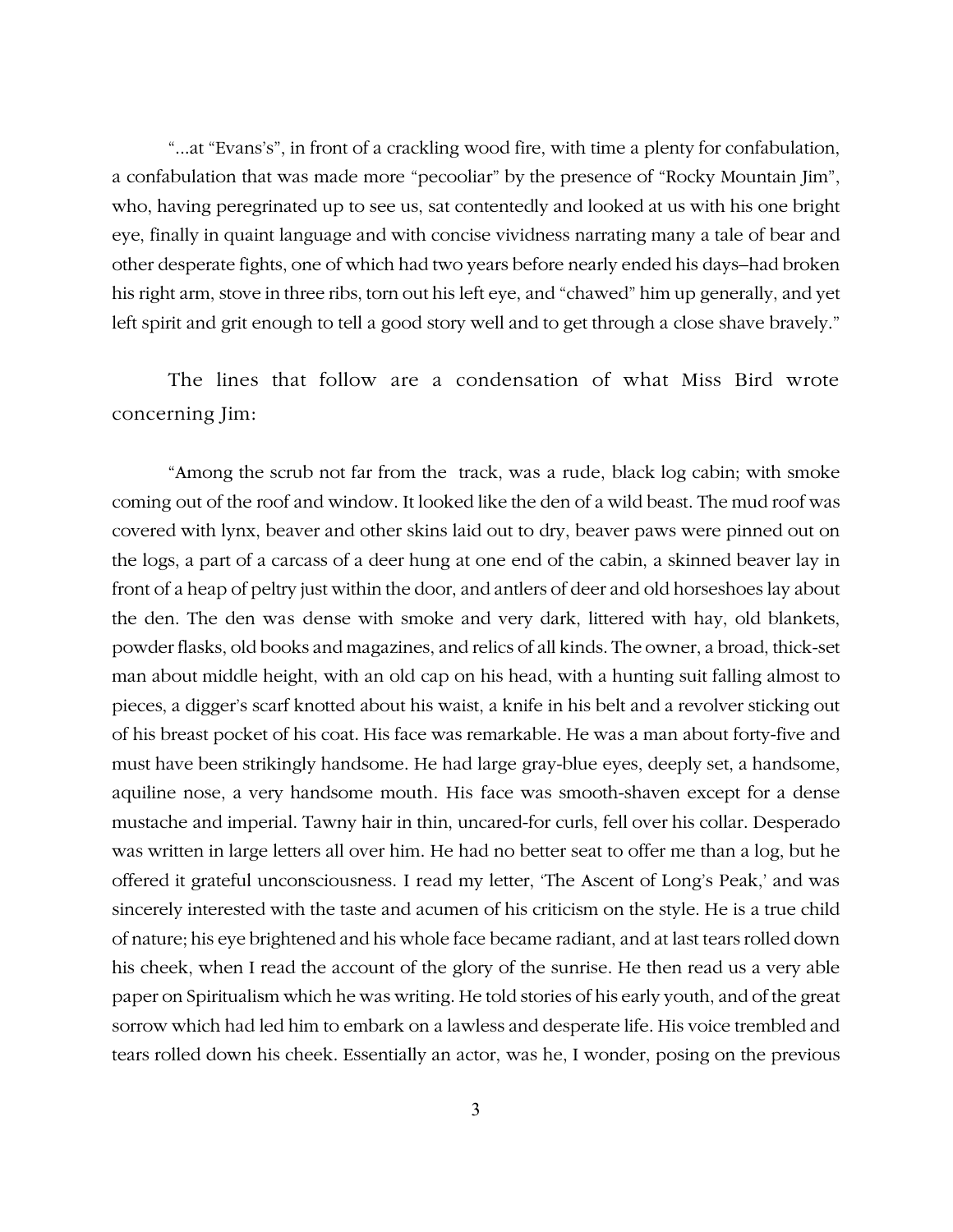day in the attitude of desperate remorse, to impose upon my credulity or frighten me; or was it a genuine and unpremeditated outburst of passionate regret for the life which he had thrown away? I cannot tell, but I think it was the last...Yesterday a gentleman came who I thought was another stranger, strikingly handsome, well dressed and barely forty, with sixteen shining gold curls falling down his collar–the redoubtable desperado. Evans courteously pressed him to stay and dine with us, and he showed singular conversational dexterity in talking with the stranger, who was a well informed man. I left on Birdie, Evans riding with me as far as Nugents's. I should not have been able to leave if Mr. Nugent had not offered his services (to take her over the snow-drifted roads and ice-streams to near Loveland). Evans said I could be safer and better cared for with no one. He added: 'His heart is good and kind, as kind as ever beat. He's a great enemy of his own, but he's living pretty quietly for the last four years.' The two men (Evans and Jim) shook hands kindly. Some months later 'Rocky Mountain Jim' fell by Evans own hand–shot from Evans' doorstep while riding past his cabin."

Evans was drunk when he shot Jim. The stories that Jim was in love with Evans' daughter, and that he insulted her, are stories that seem not to have become known until after the shooting. Evans and Jim were incompatible; both drank heavily at times, and they had several quarrels. Evans was associated with those who were scheming to secure fraudulently the whole of Estes Park for Lord Dunraven. Jim opposed his land scheme, and opposed it with threatening armed presence, and his pen. At the time that Jim was shot he seemed to be making a winning fight against the land scheme. Naturally the old-timers were with Jim, and a consensus of their opinions is that "English gold killed Jim for opposing the land scheme".

Evans told the writer that he shot Jim for insulting his daughter. But incidental remarks of Evans to the writer concerning the affair did not harmonize with the studied assertion. A claim is made that there was a woman in the case; a woman to whom Dunraven and Jim were both paying attention. The common belief of the neighborhood at the time of the shooting was that "Evans was hired to do it". It does seem that Evans was only an agent when he did the shooting, but his hatred for Jim and the hatred of his backer, the land unpleasantry and the